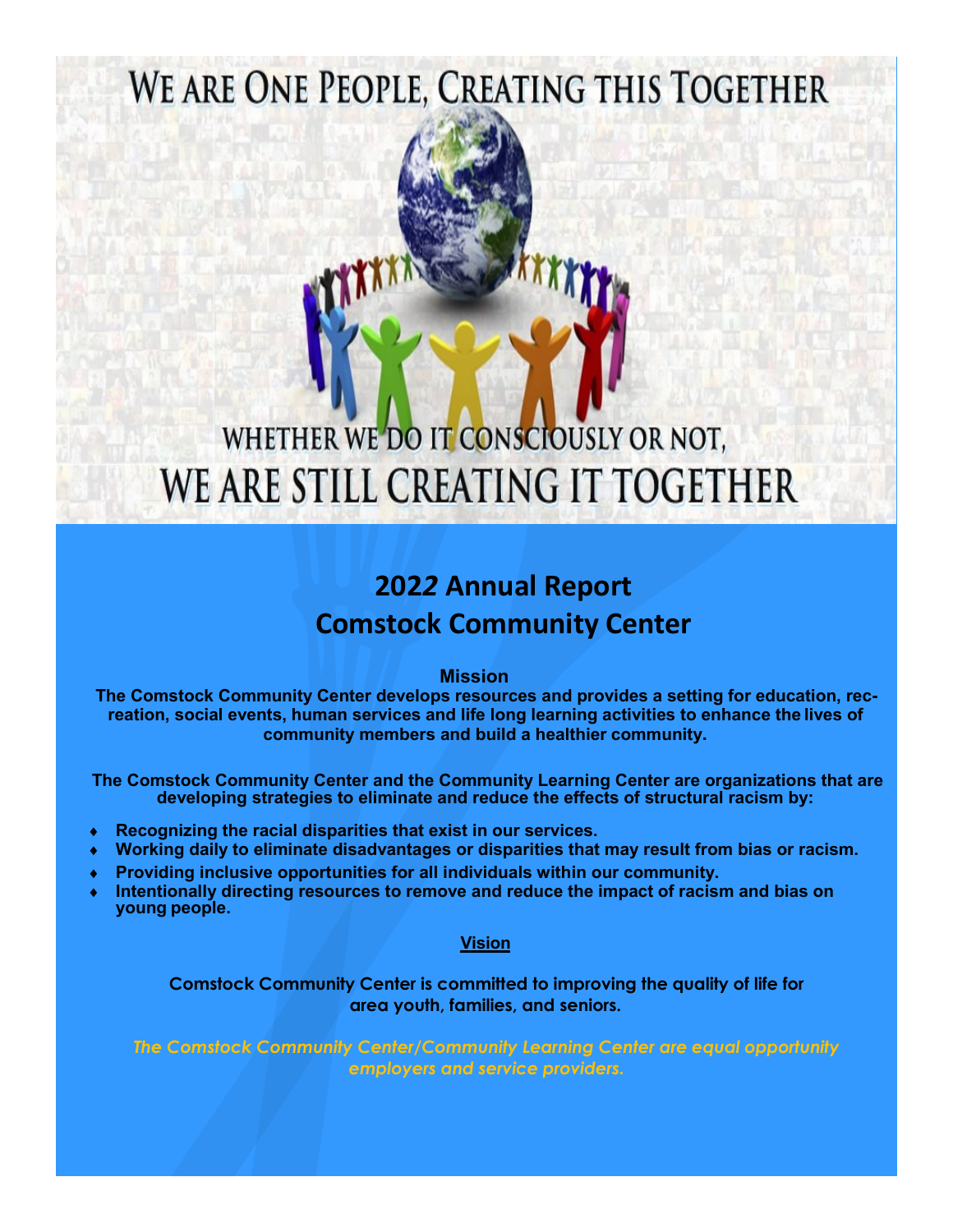# 2021 Service Summary

Children/Youth Programs 124 served /25 new / 6,549 contacts Hosted Programs Visits 13,272 Adult Programs 21,120 served / 99,635contacts Volunteer/Hours 338 volunteers/2,103Hours Served

Total Contacts: 121,559 New Contacts: 875 (estimate)



# **INCOME EXPENSES**

| <b>Total</b>             | \$1,651,455 | 100%   | Total                  | \$1,651,455.00 | 100%   |
|--------------------------|-------------|--------|------------------------|----------------|--------|
| Misc & Investment        | 22,833.00   | 1%     | Net                    | 433,711.00     | 26%    |
| <b>Fund Raisers</b>      | 9,884.00    | $>1\%$ | <b>Facilities</b>      | 250,183.00     | 15%    |
| <b>Contract Services</b> | 256,061.00  | 17%    | Marketing              | 42,513.00      | 2.5%   |
| Grants & Contracts       | 424,683.00  | 17%    | <b>Fundraising</b>     | 7,765.00       | $>1\%$ |
| United Way               | 5,648.00    | $>1\%$ | Holiday &<br>Community | 103,870.00     | 6%     |
| Millage                  | 681.325.00  | 35%    | Program Service        | 97,108.00      | 6%     |
| Program Fees             | 308,144.00  | 21%    | Salaries and           | 716,305.00     | 43%    |

#### **Board**

ie Kissinger, Jr President<br>e Wahl, Vice President Mary T. Gusta Mary T. Gusta Mary T. Gusta Mary T. Gusta Mary T. Gusta Mary T. Gusta Ma Reggie Kissinger, Jr President Jackie Wahl, Vice President Aland Dowdy, Treasurer Jeff Ampey, Secretary Nancy B. Wood Pam Sanders-Carter Dori Scholly Sarah Milne Gary Thomas Jason Knight

## **Net Assets \$421,563.00**

#### **CCC/CLC Administrative Staff**

Kelly Dingman, Director of Operations<br>Dorothy Steffey-Wagner, Human Reso<br>Lorie Peterson. Adult Program Coordin Mary T. Gustas, Executive Director Leanne Phelan, Director of Education Dorothy Steffey-Wagner, Human Resources Lorie Peterson, Adult Program Coordinator Diana Reynolds, Community Coordinator

Patty Young, Communications Coordinator Kim Elliott, Travel Coordinator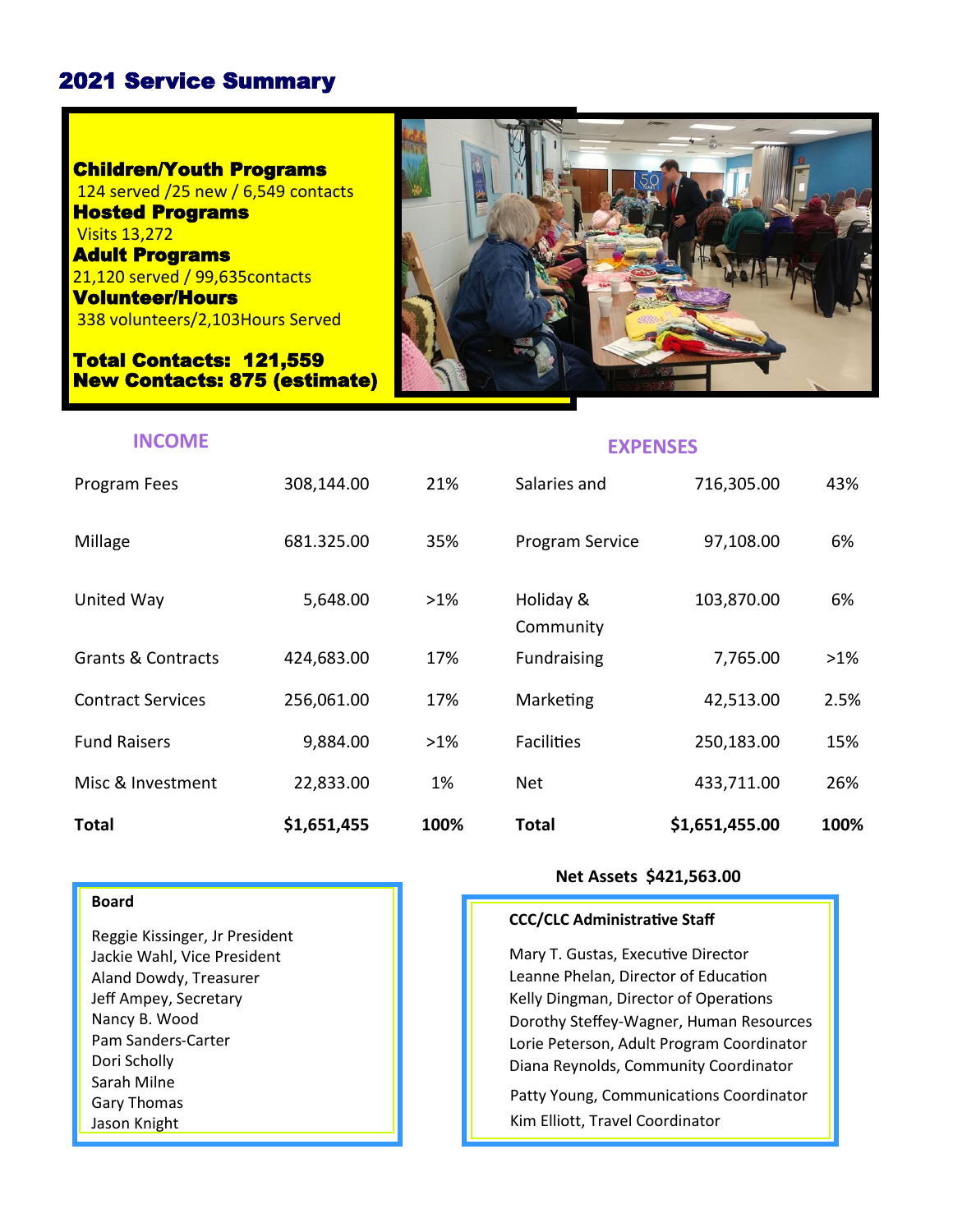|                                                        | $\Box$<br>n <sub>0</sub>                                        |                          |  |
|--------------------------------------------------------|-----------------------------------------------------------------|--------------------------|--|
|                                                        |                                                                 | <b>PROGRAMS</b>          |  |
|                                                        |                                                                 |                          |  |
|                                                        | <b>COVID CLOSURE-</b><br>APRIL-JULY and<br><b>DECEMBER 2020</b> | 2021                     |  |
| <b>Newsletters</b><br>(6 times year)                   | 93,948                                                          | 93,900                   |  |
| <b>Classes</b>                                         | 508                                                             | 456                      |  |
| <b>Conversation Café and Special</b><br>events         | 788                                                             | 1,804                    |  |
| <b>Day Trips</b>                                       | 0                                                               | 197                      |  |
| <b>Extended Travel</b>                                 | 0                                                               | 0                        |  |
| <b>Holiday Baskets</b><br>Senior/Family                | 251                                                             | 230 seniors /90 families |  |
| <b>Family/ Senior Adoptions</b>                        | 80                                                              | 79 family /201 senior    |  |
| <b>Miscellaneous Activities and</b><br><b>Meetings</b> | 389                                                             | 2,413                    |  |
| <b>Kids Christmas</b>                                  | 167                                                             | 265                      |  |
| <b>TOTAL</b>                                           | 96,131                                                          | 99,635                   |  |

|                                                   | <b>Community Learning Center</b>                                       |                            |  |
|---------------------------------------------------|------------------------------------------------------------------------|----------------------------|--|
|                                                   | <b>COVID CLOSURE-</b><br><b>APRIL-JULY and</b><br><b>DECEMBER 2020</b> | 2021                       |  |
|                                                   | Number of Children / Visits                                            | Number of Children/ Visits |  |
| Infant (year round)                               | 1/150                                                                  | 5/330                      |  |
| <b>Toddler (year round)</b>                       | 4/169                                                                  | 20/1327                    |  |
| 3 year olds (year round)                          | 18/75                                                                  | 25/1423                    |  |
| Preschool (GRSP 4 year olds)                      | 20/749                                                                 | 45/2917                    |  |
| <b>Before and After School (6-12</b><br>year old) | 18/720                                                                 | 11/348                     |  |
| Summer Program (6-12 yr, 10<br>weeks              | 18/609                                                                 | 18/204                     |  |
| <b>TOTAL</b>                                      | 79 / 2472                                                              | 124 / 6,549                |  |